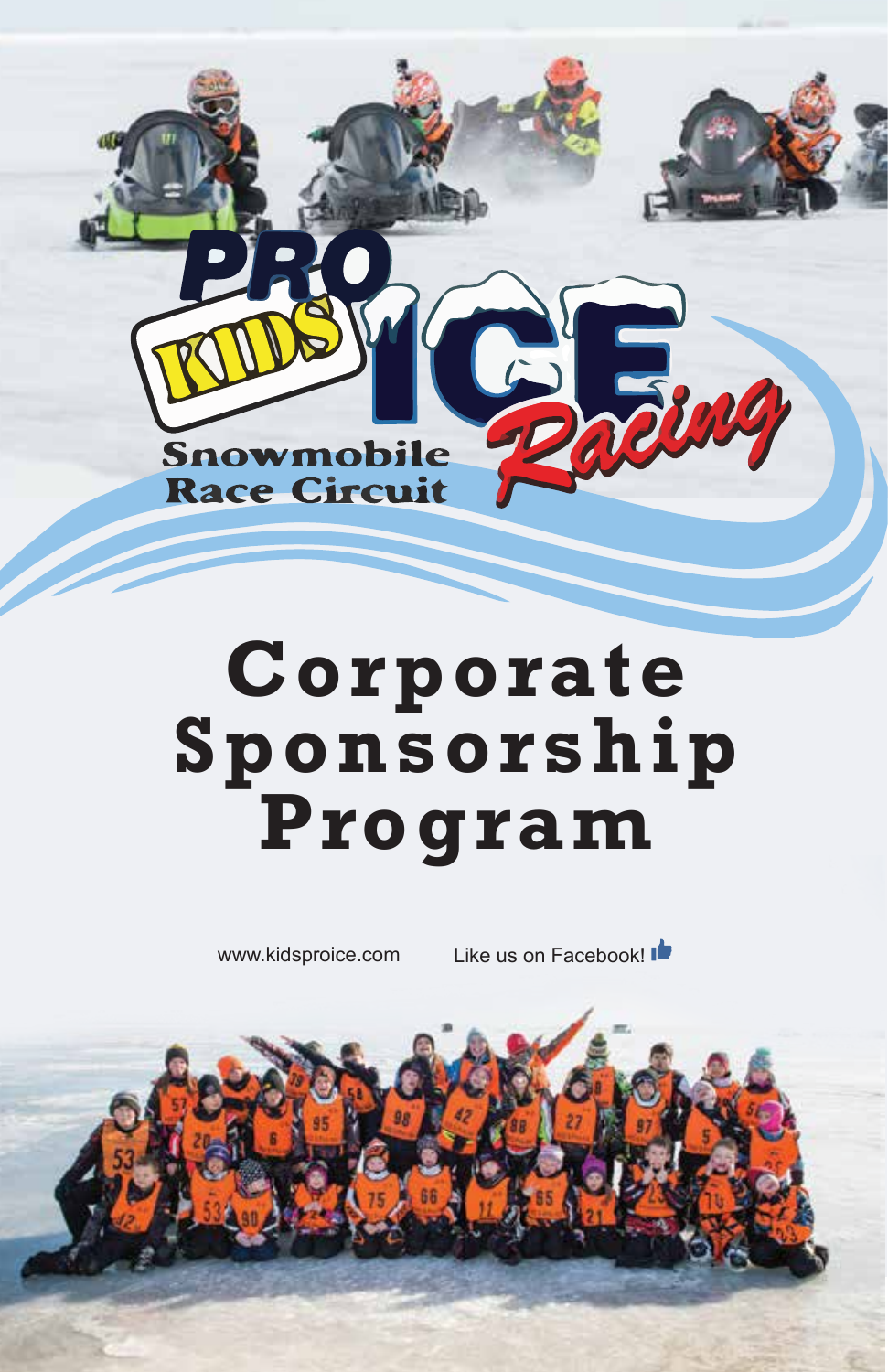## About Kids Pro Ice Racing

Kids Pro Ice Racing is a non-profit youth ice racing association based in the Twin Cities region with over 20 active families.

Our mission is to promote sportsmanship and friendship through our passion for snowmobiles and racing.

#### Who Races?

Racers range from 4-16 years of age, including both boys and girls.

We offer fifteen race classes, which allows drivers of any skill level to compete.

We are well known for producing some of the finest racers in ORA, USSA, and the TLR Cup race series.

#### Our Season…

Our race season begins in late December and runs through early March.

We generally race on lakes throughout East-Central Minnesota and West-Central Wisconsin.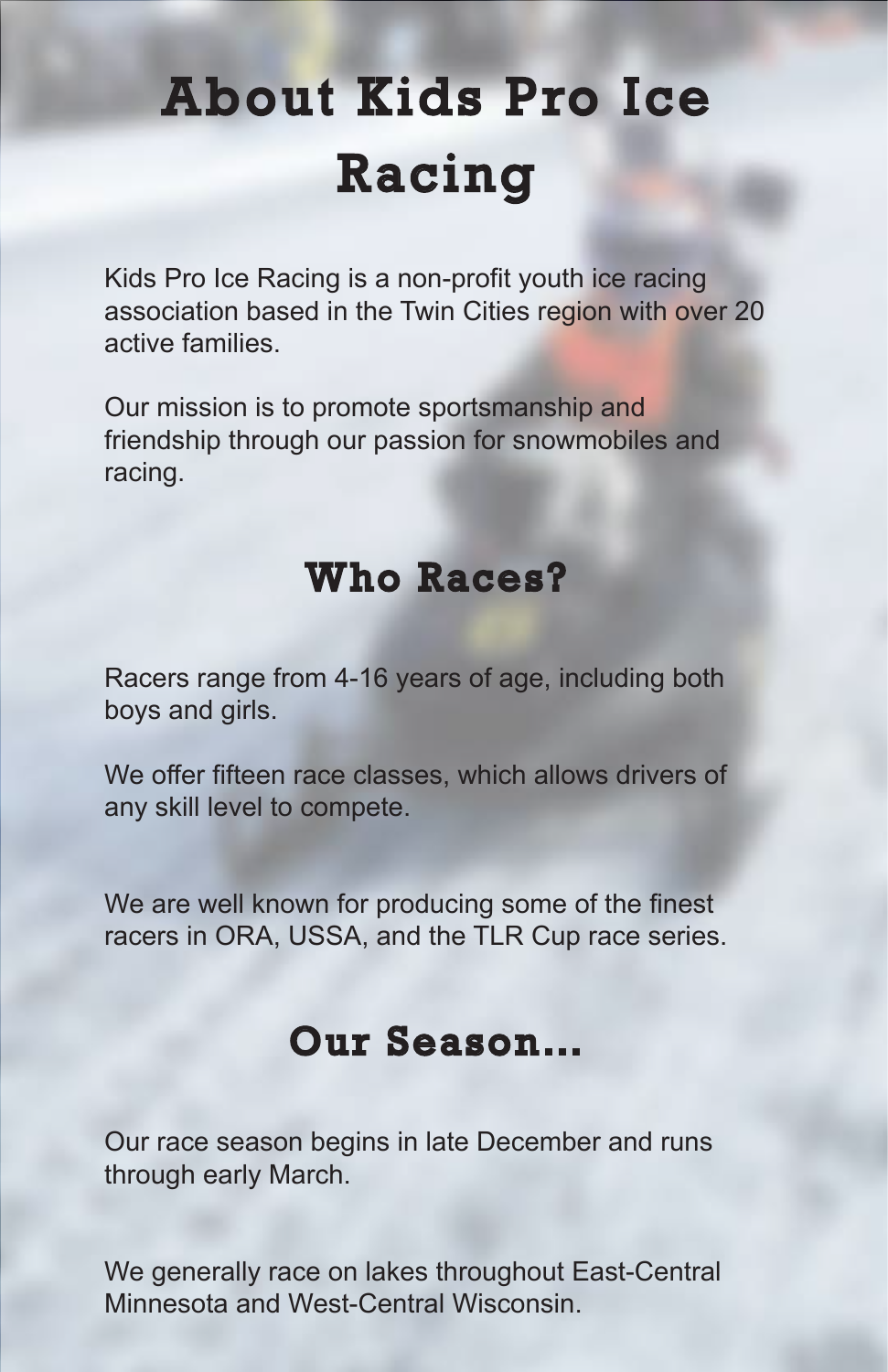#### Become a Season Sponsor

#### Gold Level: \$1,300 or greater

• Logo and Link to Sponsor's Website on the Kids Pro Ice Website for the Season

- Sponsor's Name on Trophies throughout the Season
- Listed on Kids Pro Ice Facebook Page Throughout the Entire Year
- 13' Sail Flag or 7' Sail Flag Displayed at Track
- 1/2 Page or 1/4 Page Display Ad in the Yearbook
- Framed & Autographed Picture of the Race Group
- Copy of Season Yearbook

#### Silver Level: \$750 to \$1,299. 99 Donation

• Logo and Link to Sponsor's Website on the Kids Pro Ice Website for the Season

- Sponsor's Name on Trophies throughout the Season
- Listed on Kids Pro Ice Facebook Page Throughout the Entire Year
- 7' Sail Flag Displayed at the Track
- 1/4 page Display Ad in the Yearbook
- Framed & Autographed Picture of the Race Group
- Copy of Season Yearbook

#### Race Day Sponsor \$400 to \$749. 99 Donation

- Everything from Class Sponsor
- Framed Picture of the Race Group
- Copy of Season Yearbook

#### Class Sponsorship \$200 to \$399. 99 Donation

• Message of thanks on the sponsorship board in the pit area at the selected event.

- Listed on Kids Pro Ice Facebook Page
- Acknowledgment in Season Yearbook and on KPI Social Media

We appreciate and accept all other donations you can give.